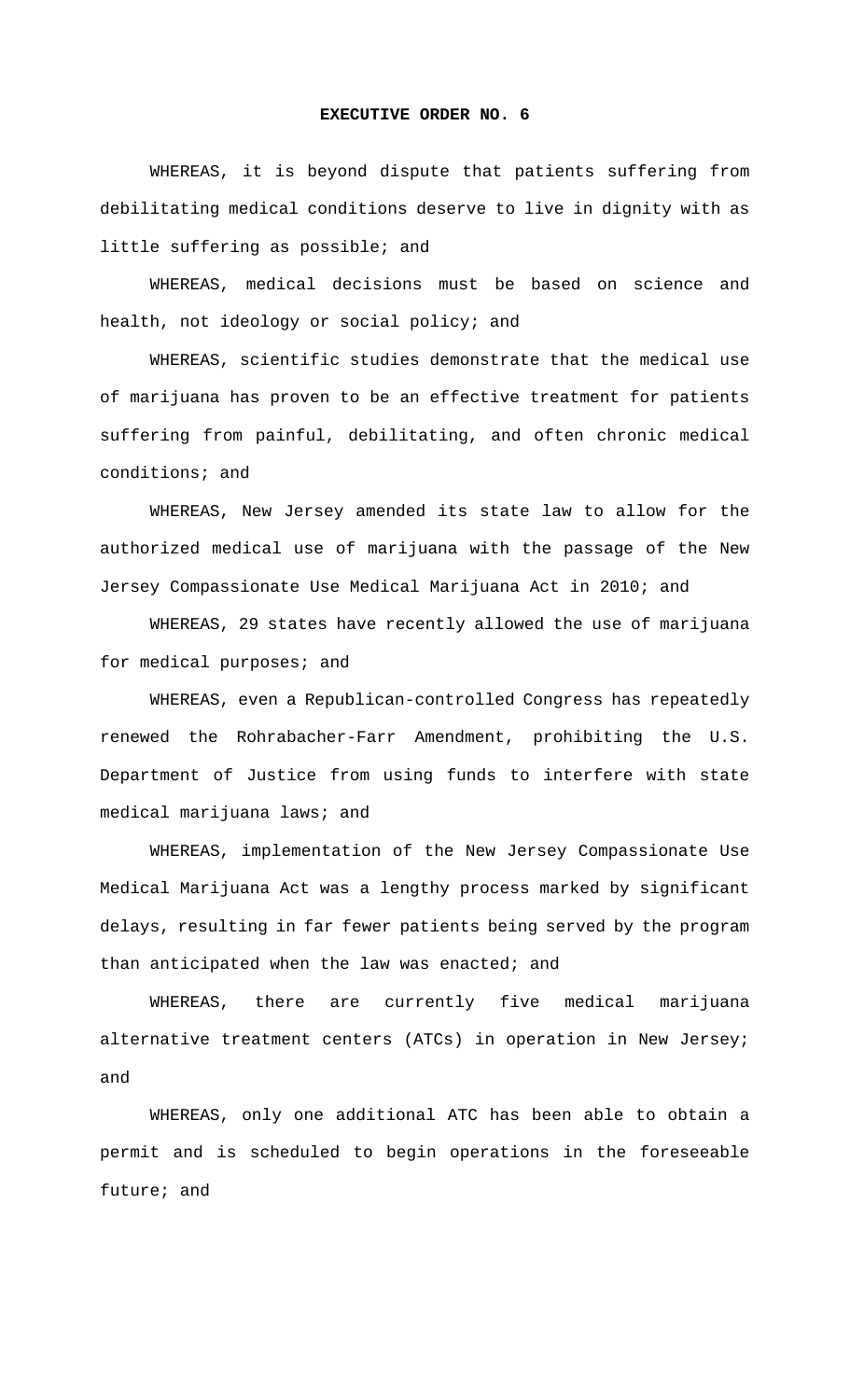WHEREAS, of New Jersey's nine million residents, only approximately 15,000 are able to participate in the State's medical marijuana program; and

WHEREAS, in contrast, the medical marijuana program in Michigan, a state with a similar population to New Jersey, currently serves over 218,000 patients, and the program in Arizona, a state with a smaller population than New Jersey, serves over 136,000 patients; and

WHEREAS, the need for medical marijuana in New Jersey currently far exceeds the supply that the existing licensed ATCs in operation are able to provide; and

WHEREAS, giving patients a greater opportunity to obtain medical marijuana in accordance with State law will ensure that they are receiving a product tailored to their medical needs, and make them less likely to turn to potentially more harmful and less medically appropriate drugs such as opioids, the use of which was declared a public health crisis in Executive Order No. 219 (2017); and

WHEREAS, one study conducted by researchers at the Johns Hopkins Bloomberg School of Public Health and the Philadelphia Veterans Affairs Medical Center found that the annual number of deaths from prescription drug overdose is 25 percent lower in states where medical marijuana is legal than in states where it is illegal; and

WHEREAS, my administration is committed to fulfilling the intent, promise, and potential of the New Jersey Compassionate Use Medical Marijuana Act by providing patients in New Jersey with a well-functioning and effectively administered medical marijuana program that best serves their medical needs;

2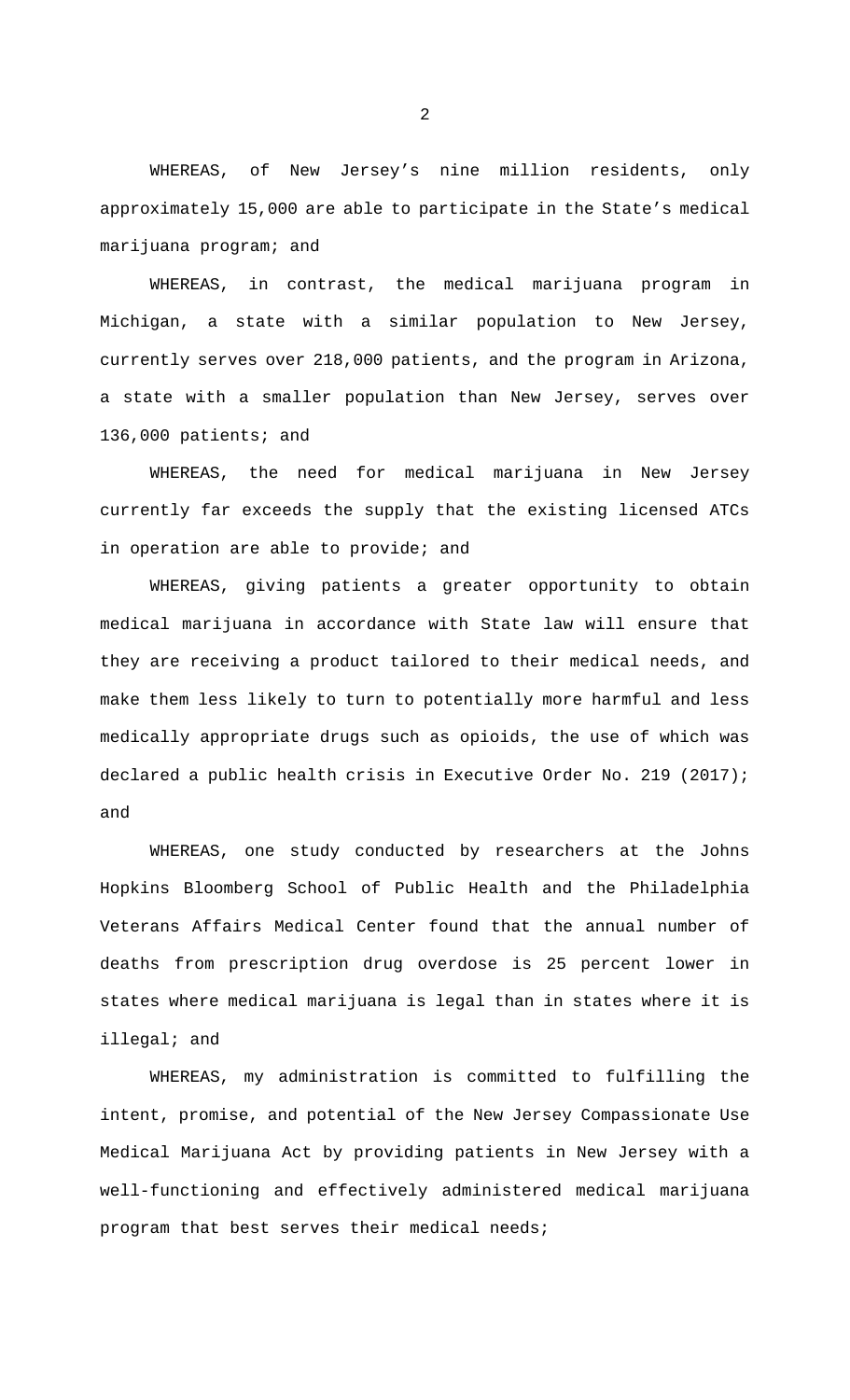NOW, THEREFORE, I, PHILIP D. MURPHY, Governor of the State of New Jersey, by virtue of the authority vested in me by the Constitution and by the Statutes of this State, do hereby ORDER and DIRECT:

1. The Department of Health ("Department") and the Board of Medical Examiners ("Board") shall undertake a review of all aspects of New Jersey's medical marijuana program, with a focus on ways to expand access to marijuana for medical purposes. This review should include, but not be limited to:

a. An evaluation of the current rules regulating the operations and siting of dispensaries and cultivation facilities, particularly focusing on whether the rules should be revised to remove unwarranted obstructions to expansion;

b. A review of the current process for obtaining a license to operate a medical marijuana dispensary, including recommendations to expedite that process;

c. An examination of conditions for participating physicians in the program to ensure that any such requirements are not needlessly onerous;

d. An analysis of the current list of debilitating medical conditions for which medical marijuana may be authorized pursuant to N.J.S.A. 24:61-3, and a recommendation as to whether doctors should be given flexibility to make these determinations on their own;

e. An assessment of the methods through which patients or their primary caregivers are obtaining medical marijuana and a recommendation of whether rules should be amended to approve additional methods that could facilitate patient access;

3